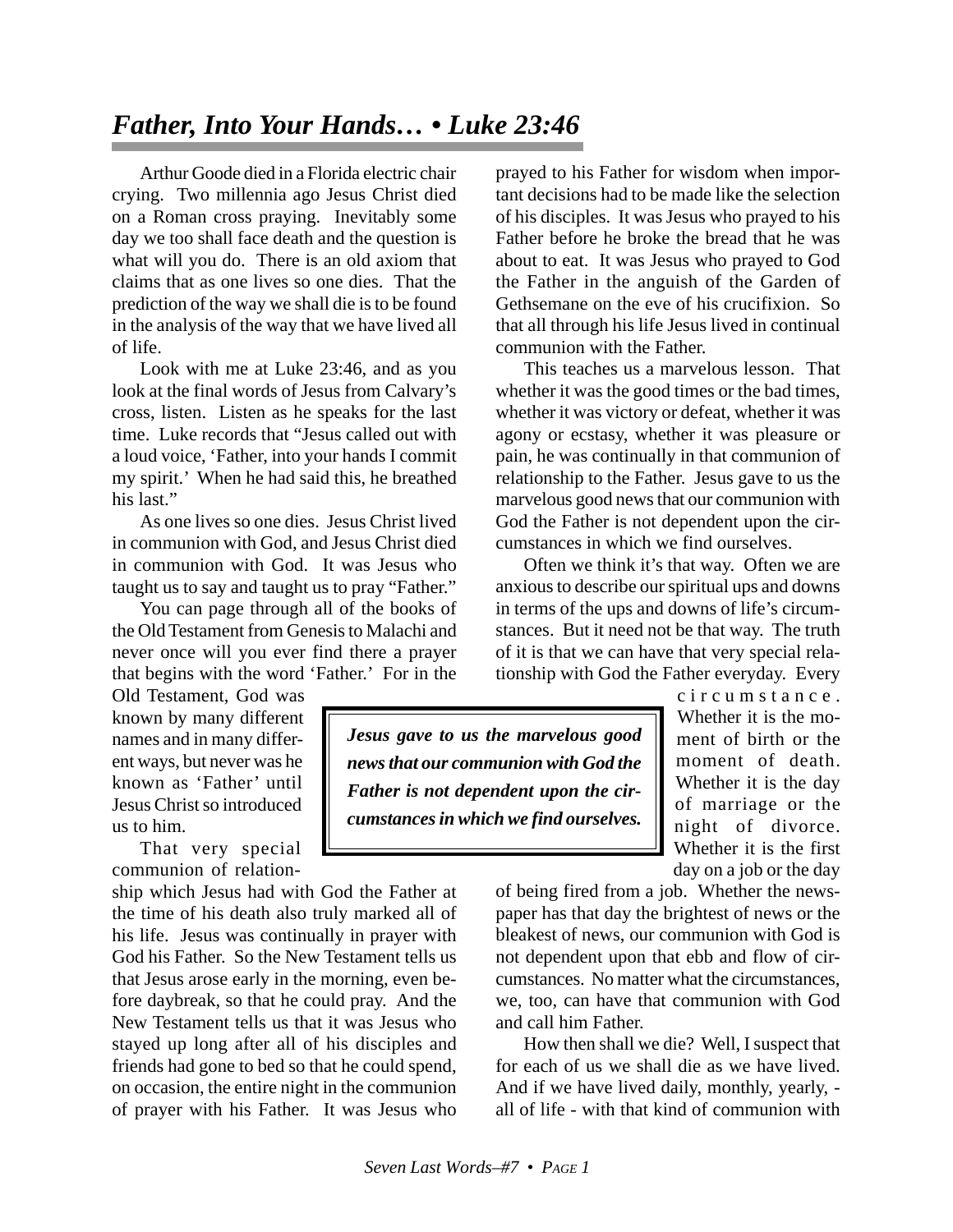the Father, then, like Jesus, we can swing open death's door and look to God and say, "Father." As one lives, so one dies.

Jesus Christ not only lived in communion with God but also in commitment to God. And Jesus died in commitment to God.

Giving something important into the hands of another person, something really important, is an act of commitment. But more than that, it's an act of faith. It takes faith to walk into a bank or a savings and loan association and turn over your life savings to a teller. Perhaps someone that you have never even met before. It takes faith to commit your newborn baby into the hands of a medical worker for care, perhaps life and death care. It takes commitment and it takes faith to commit your body into the hands of a surgeon who will do as he or she may choose with that body while you are totally unconscious and unaware of what is being done.

But the greatest of faith is not the turning over of savings or even of child or of life, the greatest faith of all is to give your soul into someone else's hands. It's an awesome thought. If an error is made, it is obviously the worst and the greatest of errors that ever could be made. To entrust one's spirit, one's soul, one's life into someone else's hands to do with as he sees fit, that is the greatest trust, the greatest faith of all.

And yet, when Jesus stood at the edge of death, it seemed not to be difficult for him. It seemed to be as natural and normal as possibly could be for him to entrust his soul, his spirit, saying, "Father, into your hands I commit my spirit."

But you see, that is the way Jesus had always lived. Day by day he had continually given everything into the hands of God the Father. He had committed every minute, every hour, every week and month and year. Every decision he had committed to him. He'd committed to God the Father his finances to the point that Jesus lived day by day not even knowing where his bread would come from or where he would put his head at night. He committed his family, a family that apparently had been entrusted to him through the death of his earthly father, Joseph. A family for which he was responsible. But he committed that also to God the Father.

Hunger, thirst, friendships, mission, employment. You name it, he had committed everything to God the Father. And he had demonstrated that God the Father had been invariably faithful. He had been completely trustworthy. So no matter whether the simplest things or the greatest of things, whatever Jesus had entrusted, committed, into the hands of the Father had always been cared for right. It is no wonder that Jesus, who so lived, so died.

Being a Christian is not just for dying, nor is being a Christian just for living. Being a Christian is not just for today, nor just for the dying day. Being a Christian is for everyday and for everything. There are some who discover that marvelous mystery, the marvelous mystery of committing absolutely everything to God. Their schedule, their jobs, their health, their children, their money, their cars, their houses, their plans, their disappointments, their opportunities, their lives, and even their deaths. And those who so live, with every detail of life committed to God, discover the trustworthiness of God and his absolute faithfulness. Then they - we - like Jesus, can walk up to death's door and, perhaps gingerly, push it ajar. But when it swings open, with all of it's uncertainties and with all of it's inevitability, then we, too, can say on the basis of the lives that we have lived, committed to him, "Father, into your hands I commit my spirit." As one lives, so one dies.

Perhaps you didn't know that these final words of Jesus as he spoke a seventh time from the cross come from Psalm 31:5. Perhaps you also don't know that the words of Psalm 31:5 which Jesus recited in his final statement from the cross were the words that ancient Jewish mothers used to teach their children to pray as the last thing that they spoke before they went